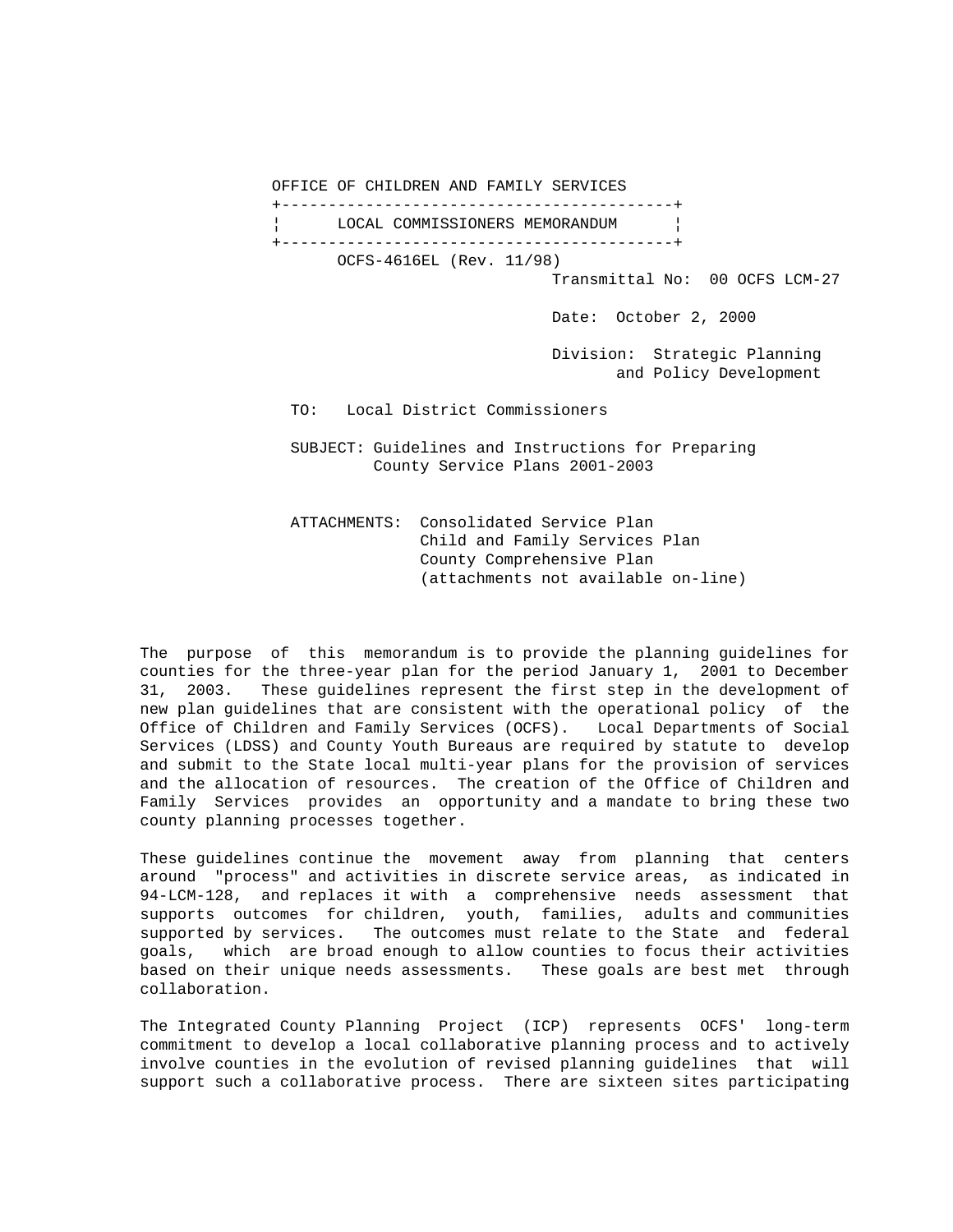Date October 2, 2000

Trans. No. 00 OCFS LCM-27 **Page No. 2** 

in the demonstration project, now concluding the second year of a five-year project. Based on the lessons learned through these sites experimenting with collaborative approaches to needs assessment, outcome development and strategic planning, revisions to the requirements for planning will be made and will result in plan guidelines recommendations by the conclusion of this demonstration project.

Until such revisions are determined, all counties, including those involved in ICP, remain subject to existing statute and regulations regarding planning. It is for this reason that the attached guidelines are "Interim."

The guidelines enclosed include input from counties actively participating in the ICP Project and reflect the following principles:

- \* to support local collaborative planning process inclusive of broad stakeholder involvement;
- \* to construct a planning process that has meaning and utility locally while preserving accountability to state and federal requirements;
- \* to clarify a consistent planning process for counties; and
- \* to support a process that focuses on outcomes for children, youth, families, adults and communities.

## Plan Guidelines

There are three different interim plan guidelines included. They are:

- \* Consolidated Services Plan required for LDSS in counties not participating in ICP.
- \* Child and Family Services Plan required for counties participating in ICP.
- \* County Comprehensive Plan required for County Youth Bureaus in counties not participating in ICP.

All three are included to provide the opportunity for all counties to become familiar with the range of plan requirements. These guidelines represent the minimum current existing statutory and regulatory plan requirements. The language and format of these guidelines are consistent. The Child and Family Services plan includes the requirements for both the Consolidated Services Plan and County Comprehensive Plan. This is the first step in creating a single plan document representing the planning requirements for local Departments of Social Services and County Youth Bureaus.

Counties not participating in ICP are still required to submit a Consolidated Services Plan developed by the LDSS and a County Comprehensive Plan developed by the County Youth Bureau. While these are separate plan documents, the document guidelines were developed to encourage a collaborative planning process.